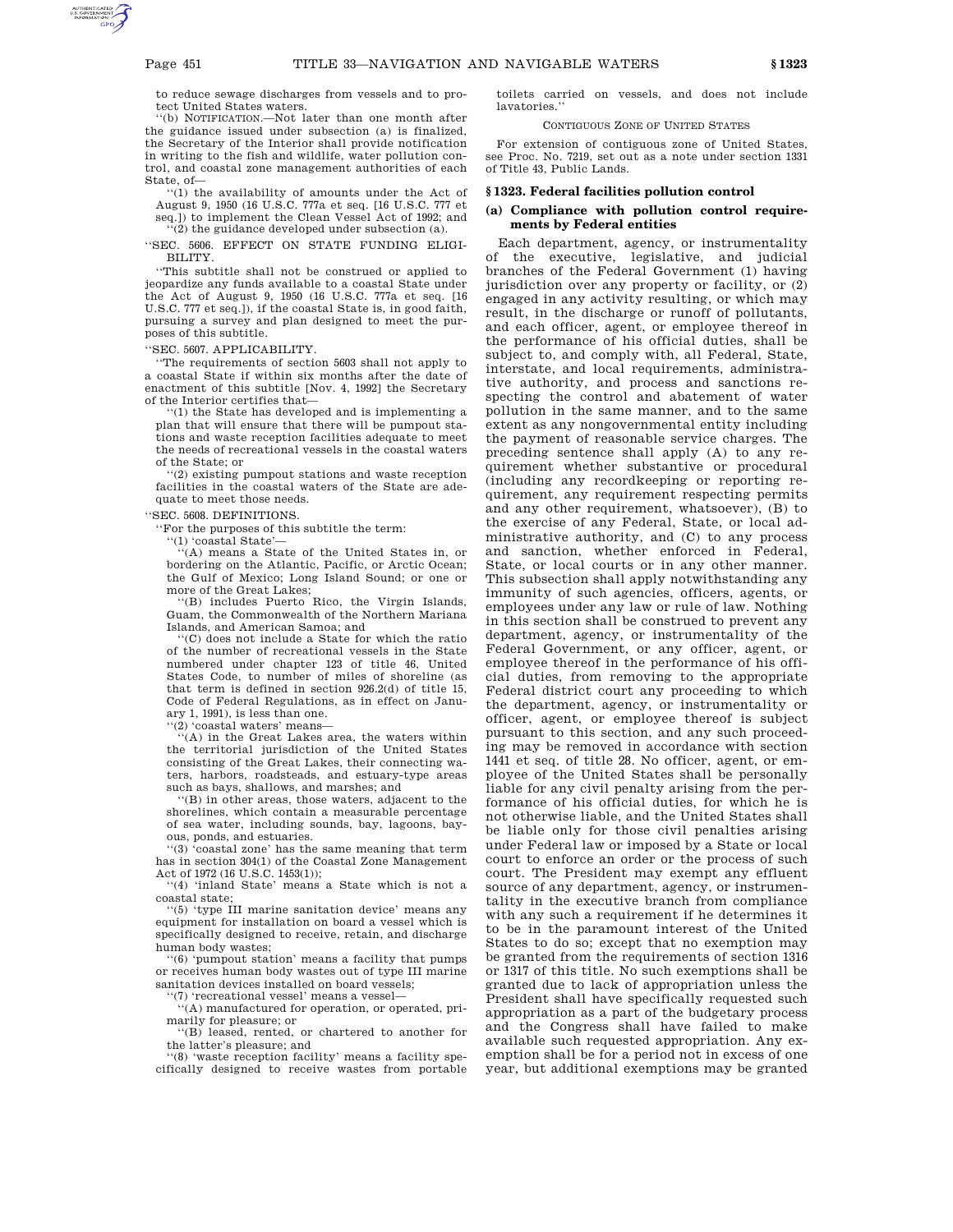for periods of not to exceed one year upon the President's making a new determination. The President shall report each January to the Congress all exemptions from the requirements of this section granted during the preceding calendar year, together with his reason for granting such exemption. In addition to any such exemption of a particular effluent source, the President may, if he determines it to be in the paramount interest of the United States to do so, issue regulations exempting from compliance with the requirements of this section any weaponry, equipment, aircraft, vessels, vehicles, or other classes or categories of property, and access to such property, which are owned or operated by the Armed Forces of the United States (including the Coast Guard) or by the National Guard of any State and which are uniquely military in nature. The President shall reconsider the need for such regulations at three-year intervals.

# **(b) Cooperation with Federal entities and limitation on facility construction**

(1) The Administrator shall coordinate with the head of each department, agency, or instrumentality of the Federal Government having jurisdiction over any property or facility utilizing federally owned wastewater facilities to develop a program of cooperation for utilizing wastewater control systems utilizing those innovative treatment processes and techniques for which guidelines have been promulgated under section 1314(d)(3) of this title. Such program shall include an inventory of property and facilities which could utilize such processes and techniques.

(2) Construction shall not be initiated for facilities for treatment of wastewater at any Federal property or facility after September 30, 1979, if alternative methods for wastewater treatment at such property or facility utilizing innovative treatment processes and techniques, including but not limited to methods utilizing recycle and reuse techniques and land treatment are not utilized, unless the life cycle cost of the alternative treatment works exceeds the life cycle cost of the most cost effective alternative by more than 15 per centum. The Administrator may waive the application of this paragraph in any case where the Administrator determines it to be in the public interest, or that compliance with this paragraph would interfere with the orderly compliance with conditions of a permit issued pursuant to section 1342 of this title.

# **(c) Reasonable service charges**

#### **(1) In general**

For the purposes of this chapter, reasonable service charges described in subsection (a) include any reasonable nondiscriminatory fee, charge, or assessment that is—

(A) based on some fair approximation of the proportionate contribution of the property or facility to stormwater pollution (in terms of quantities of pollutants, or volume or rate of stormwater discharge or runoff from the property or facility); and

(B) used to pay or reimburse the costs associated with any stormwater management program (whether associated with a separate storm sewer system or a sewer system that manages a combination of stormwater and sanitary waste), including the full range of programmatic and structural costs attributable to collecting stormwater, reducing pollutants in stormwater, and reducing the volume and rate of stormwater discharge, regardless of whether that reasonable fee, charge, or assessment is denominated a tax.

### **(2) Limitation on accounts**

# **(A) Limitation**

The payment or reimbursement of any fee, charge, or assessment described in paragraph (1) shall not be made using funds from any permanent authorization account in the Treasury.

### **(B) Reimbursement or payment obligation of Federal Government**

Each department, agency, or instrumentality of the executive, legislative, and judicial branches of the Federal Government, as described in subsection (a), shall not be obligated to pay or reimburse any fee, charge, or assessment described in paragraph (1), except to the extent and in an amount provided in advance by any appropriations Act to pay or reimburse the fee, charge, or assessment.

(June 30, 1948, ch. 758, title III, §313, as added Pub. L. 92–500, §2, Oct. 18, 1972, 86 Stat. 875; amended Pub. L. 95–217, §§60, 61(a), Dec. 27, 1977, 91 Stat. 1597, 1598; Pub. L. 111–378, §1, Jan. 4, 2011, 124 Stat. 4128.)

#### AMENDMENTS

2011—Subsec. (c). Pub. L. 111–378 added subsec. (c).

1977—Subsec. (a). Pub. L. 95–217, §§60, 61(a), designated existing provisions as subsec. (a) and inserted provisions making officers, agents, or employees of Federal departments, agencies, or instrumentalities subject to Federal, State, interstate, and local requirements, administrative authority, process, and sanctions respecting the control and abatement of water pollution in the same manner and to the same extent as non-governmental entities, including the payment of reasonable service charges, inserted provisions covering Federal employee liability, and inserted provisions relating to military source exemptions and the issuance of regulations covering those exemptions.

Subsec. (b). Pub. L. 95–217, §60, added subsec. (b).

# TRANSFER OF FUNCTIONS

For transfer of authorities, functions, personnel, and assets of the Coast Guard, including the authorities and functions of the Secretary of Transportation relating thereto, to the Department of Homeland Security, and for treatment of related references, see sections 468(b), 551(d), 552(d), and 557 of Title 6, Domestic Security, and the Department of Homeland Security Reorganization Plan of November 25, 2002, as modified, set out as a note under section 542 of Title 6.

#### MARINE GUIDANCE SYSTEMS

Pub. L. 105–383, title IV, §425(b), Nov. 13, 1998, 112 Stat. 3441, provided that: ''The Secretary of Transportation shall, within 12 months after the date of the enactment of this Act [Nov. 13, 1998], evaluate and report to the Congress on the suitability of marine sector laser lighting, cold cathode lighting, and ultraviolet enhanced vision technologies for use in guiding marine vessels and traffic.''